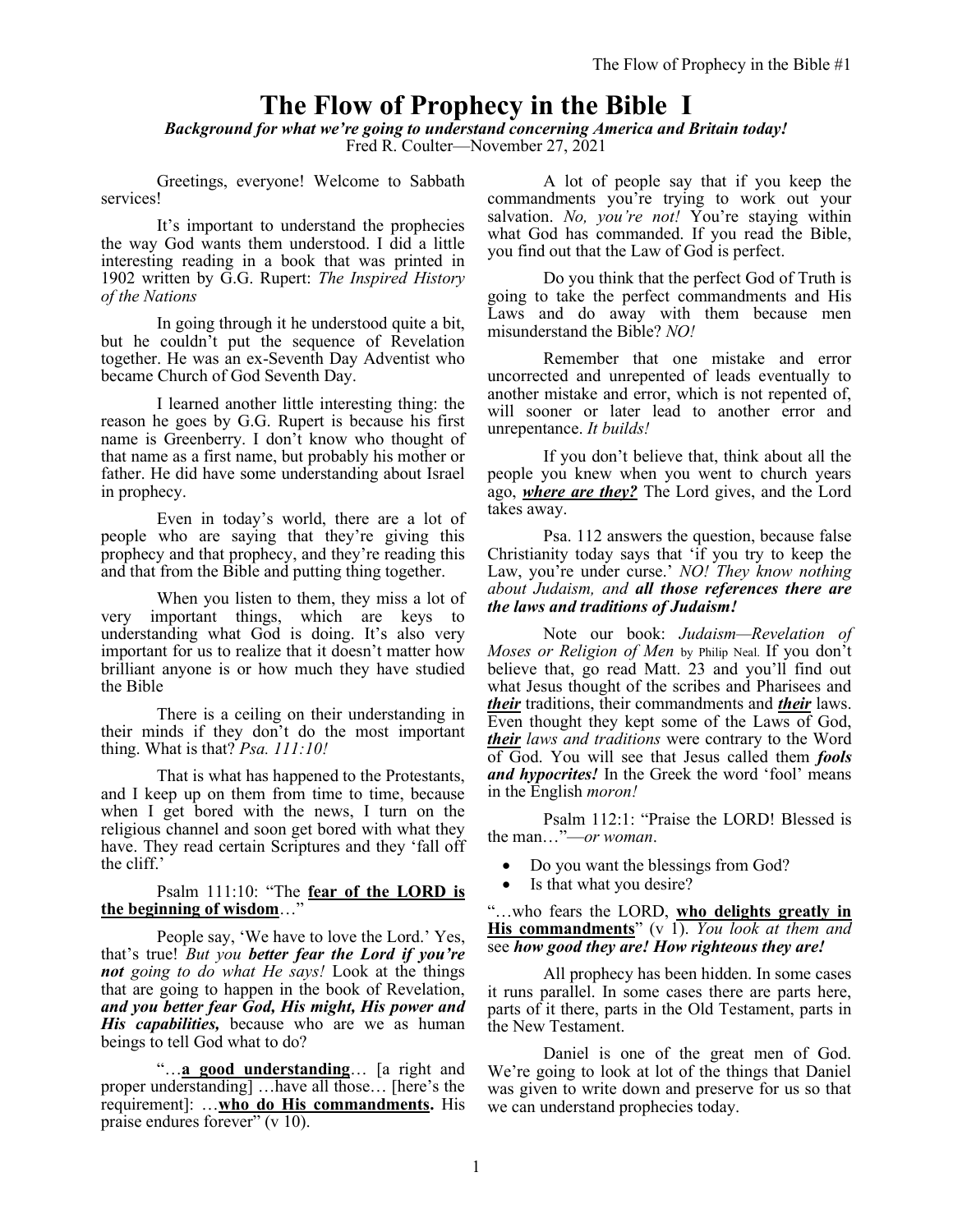At the end of all of this, Daniel wanted to know when it was going to be. Same question we have today: When is it going to be?

A lot of these prophecies you don't want to be around to see, because they're going to be very difficult indeed, as you can see by what is happening today.

Daniel 12:8: "And I heard, but I did not understand. Then I said, 'O my lord, what shall be the end of these things?'"

Go back and look at all the prophecies that Daniel made, those are some tremendous prophecies stretching from that time clear on down to our day, to the return of Christ.

Verse 9: "And he [the angel] said, 'Go your way, Daniel, for the words *are* closed up and sealed until the time of the end.'"

We read in other places that God hides things. He hides it in plain sight, right in the Bible. There are certain keys that we need to know to understand. If we don't know them, we're going to make mistakes. One thing that is important, if you do make a mistake *correct it!*

Verse 10: "Many shall be purified, and made white and refined. But the wicked shall do wickedly… [that's exactly what we find today] …and none of the wicked shall understand, but the wise shall understand."

- a good understanding are those who keep His commandments
- the wise shall understand
- if you keep the commandments of God the way that God wants them kept—you are wise

Any Protestants out there listening for the first time: *surprise! Sunday never replaced the Sabbath by the command of God!* Are you willing to repent and understand that you've been doing wrong all that time?

### Books to get from **truthofGod.org**

• *America and Britain: Two Nations that Changed the World* by Philip Neal

Who are the people of Jacob or Israel today? *They didn't all die out! They didn't all intermarry with the Gentiles!* God said in the book of Amos that He would not lose one seed of the house of Israel.

Sidebar: think on this: Have you ever read Rev. 7—a lot of you have—what's in Rev. 7? *There's the salvation, first of all, of the 12 tribes of Israel, beginning with Judah!* It lists every one of the 12, and there are 12,000 specially chosen out of each of the 12 tribes to make up the total of 144,000.

Since that is an end-time prophecy, what does this prove? *That the 12 tribes of Israel are still here today!*

How can you save 12,000 from each tribe if they're all intermarried into the Gentiles like the Jews say? Then the Jews take upon themselves to claim all the promises of God that was given to the 12 tribes. So, they're stealing from their brothers.

• *The Appointed Times of Jesus the Messiah* by Fred R. Coulter

All of these things are appointed times, and many of them are all centered around the Sabbath and Holy Days of God.

• *God's Plan for Mankind Revealed by His*  Sabbath and Holy Days (2<sup>nd</sup> ed.) by Fred R. Coulter

Put all of that together and you find out that *unless you believe God,* and keep His commandments, and live in the end-times, *you won't understand!* Let's read on in Dan. 12:

Verse 11: "And from the time that **the daily sacrifice shall be taken away**…"

Where are the sacrifices to be offered according to the Law of God? *At the tabernacle or temple!*

"…**and the abomination that causes desolation is set up**, there shall be a thousand two hundred and ninety days" (v 11).

*We're not told when that starts, but we can look and see when it's finished!*

Now let's look at the latter days of the 12 tribes of Israel, Gen. 48-49. This is very important for us to understand.

Gen. 48 is the account of the death of Jacob. Remember that all the other sons of Jacob sold Joseph into captivity. Then they faked his murder by taking blood from a goat and putting it on his coat and taking it to the father—Jacob. Talk about a nasty, evil thing to do to a father. They said that Joseph was dead.

Joseph was taken to Egypt and served one of the Egyptians. Then the wife of the Egyptian tried to seduce him into adultery and he refused. Then she falsely accused him and he was thrown in prison.

Then when he could tell the dream of the baker and wine pourer (cupbearer). Pharaoh said that one of your will live and one will die. Sure enough it happened that way.

When the Pharaoh of Egypt had a dream about seven fat calves and 7 lean calves, he wanted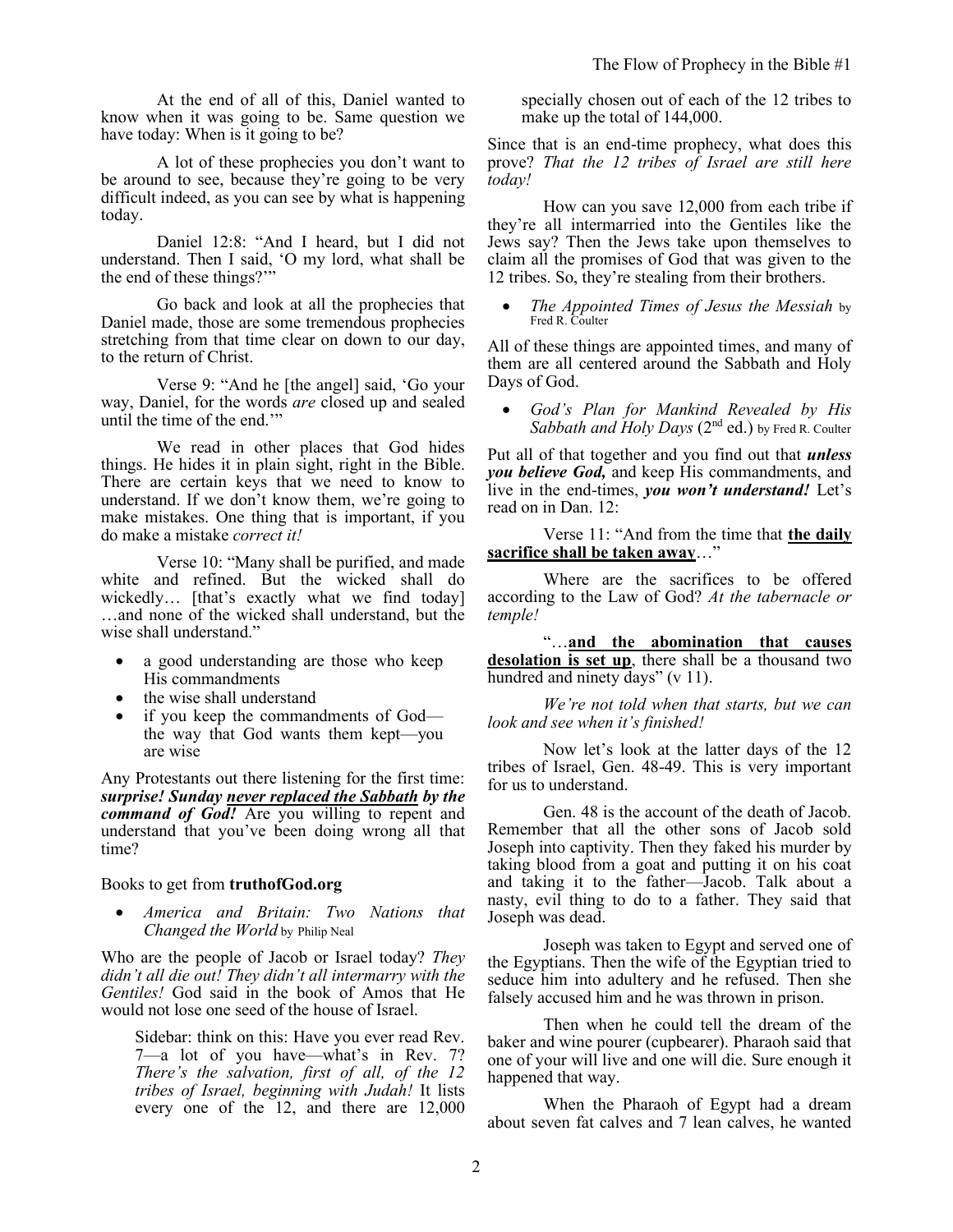to know what it meant. He had the dream three times. Then the one who lived to serve the Pharaoh told the Pharaoh that 'there is a man in prison named Joseph and he can tell you the dream.'

Why am I telling you this? *This is all background for what we're going to understand concerning America and Britain today!* History goes way back!

- every word of God *is true*
- every word of God *will be fulfilled*

It came time for Jacob—whose name is Israel—to die (at 147 years). All of us who think we're old, get over it, we're not, we're just youngsters compared to the patriarchs. Now, to back up a little bit:

When the famine hit, the whole family, including Jacob/Israel, ended up in Egypt and they knew and understood that the second in command of Egypt was Joseph. The patriarch is the one who gives God's blessing to the descendants. So, the patriarch Israel—who is also called Jacob—called for Joseph and two sons.

Sidebar: At that time Egypt was not ruled by the people of Ham. It was basically a white nation with many different nations in Egypt. There's a *false doctrine* out there that the descendants of Ham were the chosen people. That's not true!

Jacob called for Joseph and brought his two sons—1<sup>st</sup> born Manasseh, and 2<sup>nd</sup> born Ephraim. By this time Jacob was nearly blind. So, Joseph brought his sons in to be blessed by Jacob. Jacob wasn't so stupid as Joseph thought.

He took his hands to be put on the heads of the two boys, and the right hand should have gone on the head to the first born Manasseh, but he didn't, he put it on Ephraim and the other hand on Manasseh. Then Jacob gave the blessing and said, *'Let my name be named on them.'*

That was quite a thing! When that was given, God honored that blessing. He said that Ephraim would be greater than Manasseh, but Manasseh would become great, too. The question is: **When?** 

Genesis 49:1: "And Jacob called to his sons and said, 'Gather yourselves together, that **I may tell you what shall happen to you in the last days.**'"

When did they start? *We don't know exactly, but we can make an educated guess!* I'll get to that later. Then Jacob goes through all 12 sons; you can read the blessing that he gave to each one. *Keep* **"…the last days"** *in mind!* That's phrase we're going to see—*the latter days* and *the last days* quite often as we go through this series. Notice the blessing:

Verse 22: "Joseph *is* a fruitful bough, a fruitful bough by a well, whose branches run over the wall. The archers have fiercely attacked him and have shot *at him*, and hated him. But his bow abode in strength, and the arms of his hands were made strong by the hands of the mighty God of Jacob from there is the Shepherd, the Stone of Israel—" (vs 22-24).

All the questions concerning these Scriptures is answered in the book: *American and Britain* in prophecy.

Look at the blessing that comes. Remember how many times Britain and America have said that we're great nations and great people. That's true, but they haven't given God enough credit.

Verse 25: "By the God of your father, Who shall help you. And may the Almighty bless you with blessings of heaven above, blessings of the deep that lies beneath, blessings of the breasts and of the womb. The blessings of your father are greater than the blessings of my ancestors, to the utmost bound of the everlasting hills. **They shall be on the head of Joseph**…" (vs 25-26).

That's quite a thing! He didn't say on the head of all 12 of them. He said Joseph, which means his two sons.

"…and on the crown of the head of him, the ruler, the leader who was separated from his brothers" (v 26).

In the end-time, when did it start? *With Queen Elizabeth I!* Then the great storm that God brought upon the Spanish Armada that came to try and bring Britain—who at that time Manasseh and Ephraim and many of the 12 tribes were living in Britain—God sunk the Armada!

By the time the reign of Elizabeth came to an end, Britain—which included America at that time—became the richest nation in Europe. Those blessings came and they came because of many times of war and conflict.

Is that when the last days began? *Look at what happened!* You had the British Empire and the American separation from Britain with the Revolutionary War and the blessings that came upon us. Look at the blessings to Ephraim; he would become a company of nations, a great empire. It was said that when it reached its height that the sun never set on the British Empire.

- What did they bring? *They could have done better, but they brought English and the Bible!*
- When America started, what did we base our start on? *The Bible! The Word of God!*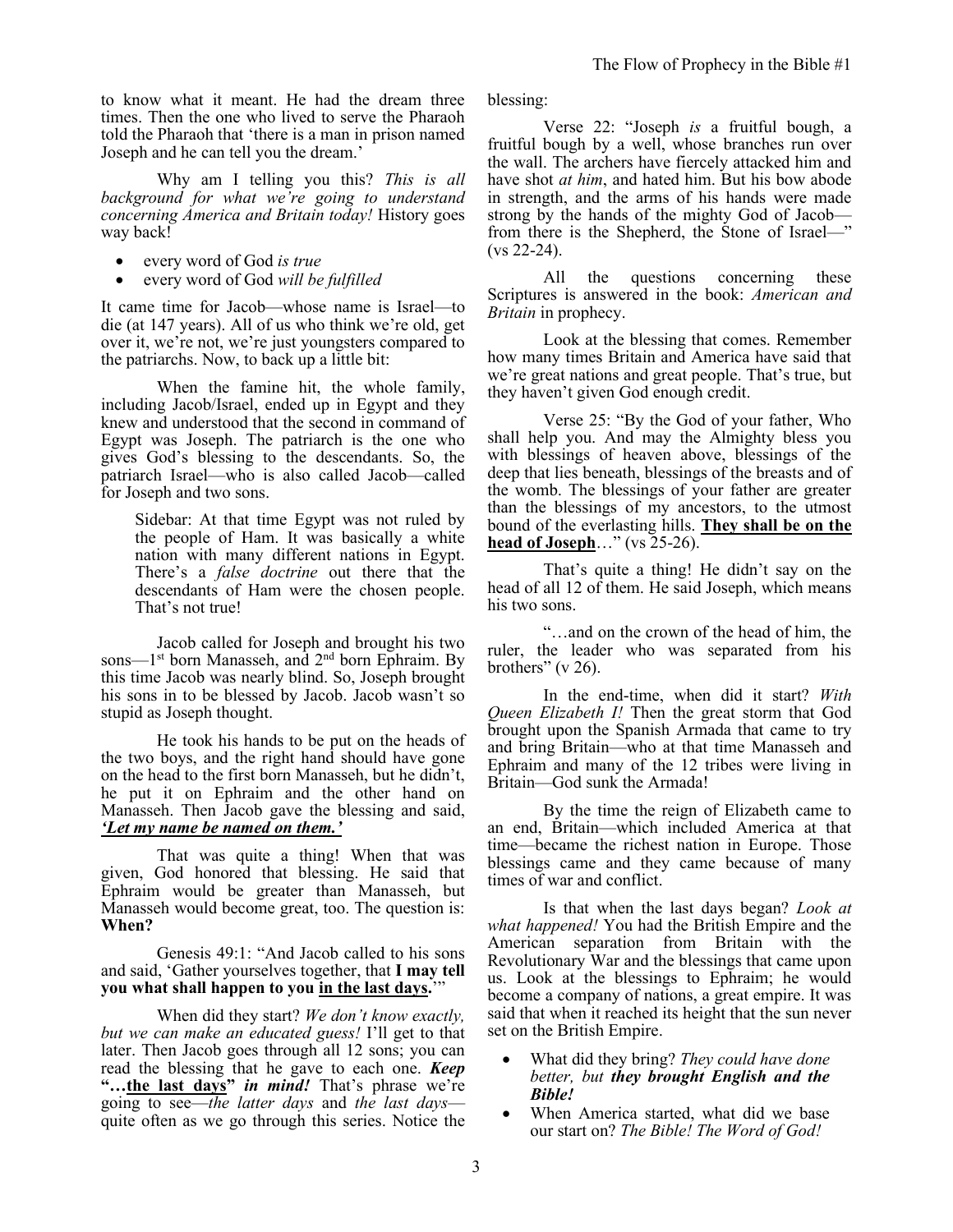Just in our lifetime, how many wars… You can go back and start with the

- ➢ *Revolutionarily War*, which was a separation by God and that's why the British lost.
- ➢ *War of 1812*—Britain wasn't happy that they lost the colonies
- ➢ *Civil War*—not counting all the wars with the Indians, who were the Canaanites.

America grew into being a strong nation, starting after the Civil War. That was bloody and Britain and the Vatican helped finance the Confederacy. But God didn't let them succeed. Look at the wars that we've had to go through:

- ➢ *Spanish-American War* with Teddy Roosevelt
- ➢ **World War I**—Who saved the world? *America and Britain!*
- ➢ *World War II*
	- Who saved the world?
	- Who was mighty in battle?
	- Who was blessed of God?
	- Who thwarted the thoughts of Hitler to where he made stupid, bad decisions so the war could be won?
	- *America and Britain secondarily!* But America came to the fore!

After the war America became the greatest nation in the world, exactly as God has said! Since that time we have had:

- ➢ *Korean War*
- ➢ *Vietnam War*
- ➢ *2 Iraq Wars*
- ➢ *Afghan War*
- ➢ *War on Terror*

So here we are, a great nation that once really honored God. But now we are not! Now we are looking to our own devices, Britain as well as America! *Whenever you reject God, then you get yourself in trouble.* We've always had God in all of this.

I want you to think about Psa. 78 in relationship to Israel. Here's what Israel has always done and what this nation is doing. This is exactly what Protestantism is doing. Think about this: everyone—I don't care who you are or where you are, how young you are, how old you are, what language you speak—*IF* you have a Bible *you are responsible to read it and study it, and obey it, because God has sent that to you!* That means that *when trouble comes you have no excuse!*

Psalm 78:31: "The wrath of God came upon them and killed the strongest of them…"

Think about that every time you watch this ad on television Tunnels to Tower, all of those wounded, maimed and everything,

"…and struck down the chosen men of Israel. For all this they still sinned and did not believe in His wonderful works" (vs 31-32).

Whenever you leave God and begin to trust in yourself, that's going to happen. We all have on our money: "In God we Trust." *We don't trust in God, we trust in our lies!* That's what's happening to us (as a nation).

Verse 33: "Therefore, He ended their days in vanity and their years in terror."

What's the war we're fighting now? *The War on Terror!* Guess what, *the dumbest President America has ever had let in thousands of terrorists!*

Verse 34: "When He slew them, then they sought Him…" *That's going to happen, as it has many times!* 

It's going to happen again Jan. 8 in Florida. They're going to have a rally to return to God, reconciliation, renewal and repentance: **The Renewal: A spiritual Solution to America in Crisis {https://www.therenewal2022.org/} January 8, 2022.**

All of the same characters of the past are going to be there. There's one thing that has to happen:

"…and they turned back and sought after God earnestly" (vs 34). *Let's see how earnest it will be!* 

If I were there, I would tell Jonathan Cahn:

You being a descendant of the priesthood are sinning against God because you re allowing those people who are not Jews to keep Sunday when the Bible that you profess to believe in, in the book of Isaiah says, 'The stranger is to honor the Sabbath' and you don't teach them! You let them keep on with their Sunday worship and when you had your great meeting in July 2020—the year of the election—what good did your prayer do? *You didn't return them God!*

Where is the blessing you asked for? *Because you didn't lead them to true repentance of their sins, and lead them to keeping the commandments of God.* 

Here's what you did:

Verse 35: "And they remembered that God was their Rock, and the Most High God was their Redeemer. **Nevertheless, they flattered Him**…" (vs 35-36).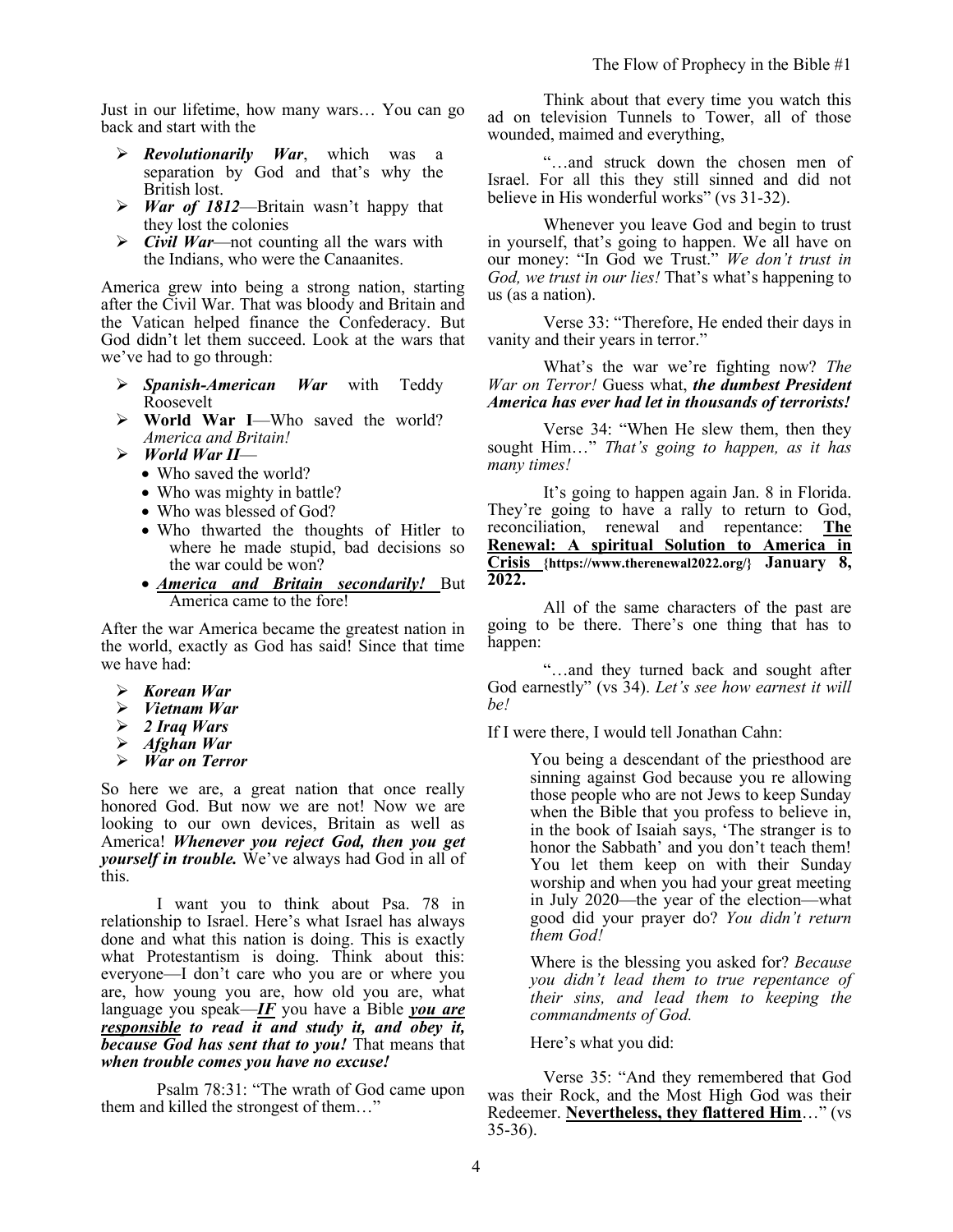- Isn't that what they do?
- Don't they flatter God?
	- oh we love Your grace
	- $\bullet$  oh we love Your love
	- oh it's unconditional

*If it's unconditional,* then why are punishments of the things that we have described coming upon us?

"…with their mouths, and **they lied to Him with their tongues**" (v 36)—*because they didn't return to the Truth!*

What is all of that bringing upon us? *This is happened throughout the whole history of America!*  The only place where the greatest number of true Christians really are, are in America! The Gospel has to be preached from the United States of America; no other country in the world would tolerate it. *That's the only reason!* 

Verse 37: "For **their heart was not steadfast with Him; neither were they faithful in His covenant**." *Faithful means you love and you obey!*

Verse 38: "But He, *being* full of compassion, forgave their iniquity and did not destroy them; yea, many times He turned His anger away and did not stir up all His wrath, for He remembered that they were but flesh, a wind that passes away and does not come again. **How often did they provoke Him in the wilderness and grieve Him in the desert!**" (vs 38-40).

- How often in our cities do we provoke Him?
- In the country?
- In our education?
- *We provoke God!*
- *We teach that there is no God!*<br>■ *His judoment is unon us!*
- *His judgment is upon us!*

*That's the first thing to understand!* Let's see what it's called. I want you to look at all the nations that are actually the descendants of Jacob, and I want you think about what's happening to them in their countries:

- Britain
- America
- Canada
- South Africa
- New Zealand
- Australia
- Northwestern Europe

*Stop and thing about what's happening!* In each one there are varying degrees of punishment for leaving God.

- How can that be?
- How many have repented and returned to

the true God to keep His commandments with the pandemic that's going on? *Not very many!*

• Do we have a lot of trouble? *Yes, we do!* 

*Look at it! That's all part of prophecy!* That's living prophecy taking place right before our eyes, right now!

Jeremiah 30:4: "And these *are* the words that the LORD spoke concerning Israel… [the 10 tribes] …and concerning Judah"—*the Jews!*

Are the Jews having trouble? *There isn't a single day that they don't have trouble where the Jews are!*

Verse 5: "For thus says the LORD, 'We have heard a voice of trembling, of fear, and not of peace. Ask now, and see whether a man is giving birth? … [In other words, it's so bad and painful that it's like a man trying to give birth] …Why do I see every man with his hands on his loins, like a woman in labor, and all faces are turned into paleness? Alas! **For that day** *is* **great, so that none** *is* **like it**…" (vs 5-7).

We're now entering into it! How far into it are we? *I don't know!* If you look at what's happening in Australia and New Zealand, they're into it pretty deep. If you don't get the 'vacs' you're going to go to prison! 'oh, that's just a re-education center.' Well, *that's prison!*

#### "…**it** *is* **even the time of Jacob's trouble; but he shall be saved out of it**" (v 7).

God is eventually going to save us out of it! Deut. 28 helps us to understand that these things are going to come in the latter days.

(break 42:43)

**Advertisement**: As I have mentioned, you need the three books:

*God's Plan for Mankind Revealed by His Sabbath and Holy Days* is really most important. Because they don't keep the Sabbath an Holy Days, they don't know what God is doing. Ask a Protestant: What is God doing? *They don't know!*

Then *The Appointed Times of Jesus the Messiah*; you will be amazed as to what is in there. How God does everything right on schedule. He's never early and He's never late.

Then *America and Britain: Two Nations that Changed the World***;** that's important to understand!

Since we're talking about Israel, we read the prophecies concerning the latter days for all the blessings. Now let's come to Deut. 31. This is just before they went into the 'promised land.'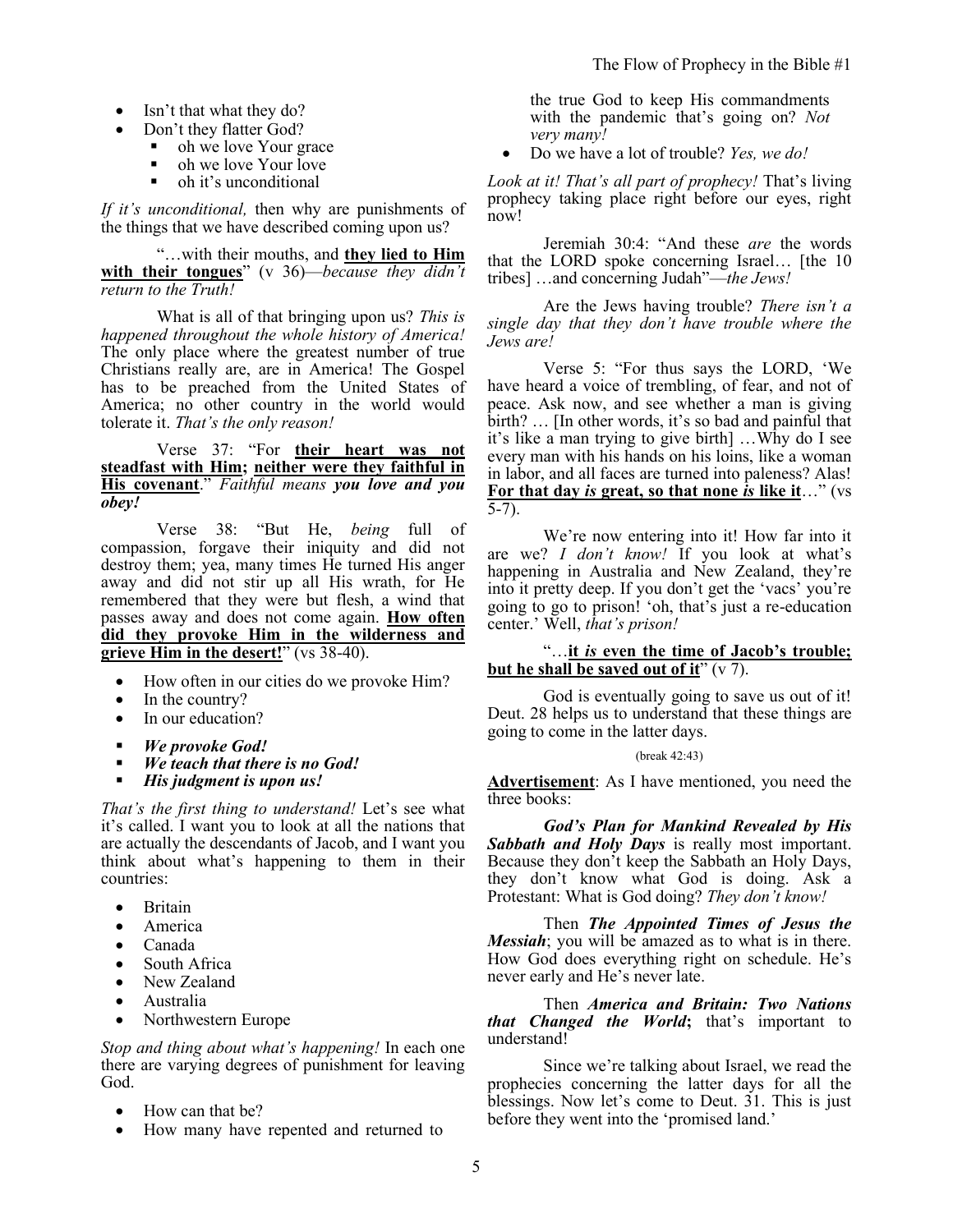Deuteronomy 31:23: "And he [Moses] commanded Joshua the son of Nun and said, 'Be strong and of a good courage, for you shall bring the children of Israel into the land which I swore to them, and I will be with you.' And it came to pass when Moses had made an end of writing the words of this Law in a book until they were finished" (vs 23-24). *Remember, God always has it written down!* 

Verse 25: "*Then* Moses commanded the Levites who carried the Ark of the Covenant of the LORD, saying, 'Take this Book of the Law, and put it in the side of the Ark of the Covenant of the LORD your God, so that it may be there for a witness against you … [always there] …For I know..."  $(25-27)$ 

*God knows!* Think about it today, because we'll see what He says in a minute. It's important for us to understand. We can't understand the rest of the prophecies adequately until we understand about the 12 tribes of Israel and Jacob's trouble.

There have been many different times when Jacob has been in trouble down through history. But then there is the trouble that comes at the last time.

Verse 27: "For I know your rebellion and your stiff neck…."

You can even do that by being nice, just by saying, 'That's your opinion. I don't believe it! That's still, if it's against God, rebellion!'

"…Behold, while I am still alive with you today, you have been rebellious against the LORD. And how much more after my death?" (v 27).

Think about that in relationship as to what we have gone through as a church.

Verse 28: "Gather to me all the elders of your tribes, and your officers, so that I may speak these words in their ears, and call heaven and earth to record against them."

We'll go back and read part of Deut.  $28$ <sub>[transcriber's correction]</sub> in a little bit, but he recorded all of the words first. Then he brought all the elders of Israel—the priests, Levites and the head of the tribes—and read it to them. *That's important!* We need to have it read to us today, as well.

Verse 29: "For I know that after my death you will become utterly corrupt…"

- Are we utterly corrupt today?
- Did that happen with Israel down through time and cycles?
- *Yes, indeed!*

*But there comes a cycle that is at the end time.* 

• Are we corrupt today? *Let's see a prophecy of that!*

Let's see what God says. Remember that these prophecies are thousands of years old now. Down through time Israel has gone through the different cycles—that is the various tribes of Israel and especially Ephraim and Manasseh—the last 500 years. Notice what God uses as a witness, a witness that won't die. It is always there! And because it's always there, it can be used as a witness continuously!

Isaiah 1:2: "Hear, O heavens… [heaven is still there] …and give ear, O earth… [earth is still here] ...for the LORD has spoken, 'I have reared and brought up children, but they have rebelled against Me.'"

Remember that Moses said that he knew their rebellion. It would be real interesting if someone could walk into a big Protestant church and get up in the pulpit and give them a message that they need to repent of Sunday-keeping and come back next week on Saturday. I imagine the deacons would be running up there to grab him and take him out. *That's their rebellion!* They have always had their idols, always had their gods, and yet, they claim the true God.

Just like this coming Christmas season. 'Let's put Christ back in Christmas.' *He was never there!* 'Let's have all these wonderful carols, beautiful music.' *That's how Satan tricks people into accepting lies!* They don't even know it! They have the Bible, but they don't read it. God says that 'you' re more stupid than an ox or a donkey.'

Verse 3: "The ox knows his owner, and the donkey his master's crib; *but* **Israel does not know**  *Me*…"

You don't know God if you don't love Him and keep His commandments. You may flatter Him and give Him a little honor, but as soon as you're done with that you're out doing what you want to do.

### "…**My people do not understand**" (v 3).

Here's a phrase that happened to the 10 tribes of Israel before they were taken captive by the Assyrians. This has happened to them down through history. Look at all the troubles they had after they had after they had the reformation and the translation of the Bible, of which William Tyndale was the main translator of it. Look at what they had because they had something very importantly wrong.

It's still that way today in Britain; *the Crown is the head of the Church of England, not God!* That's why they are so corrupt today. That's why they embraced Darwinism and worship their own intellect! In America we have virtually the same thing.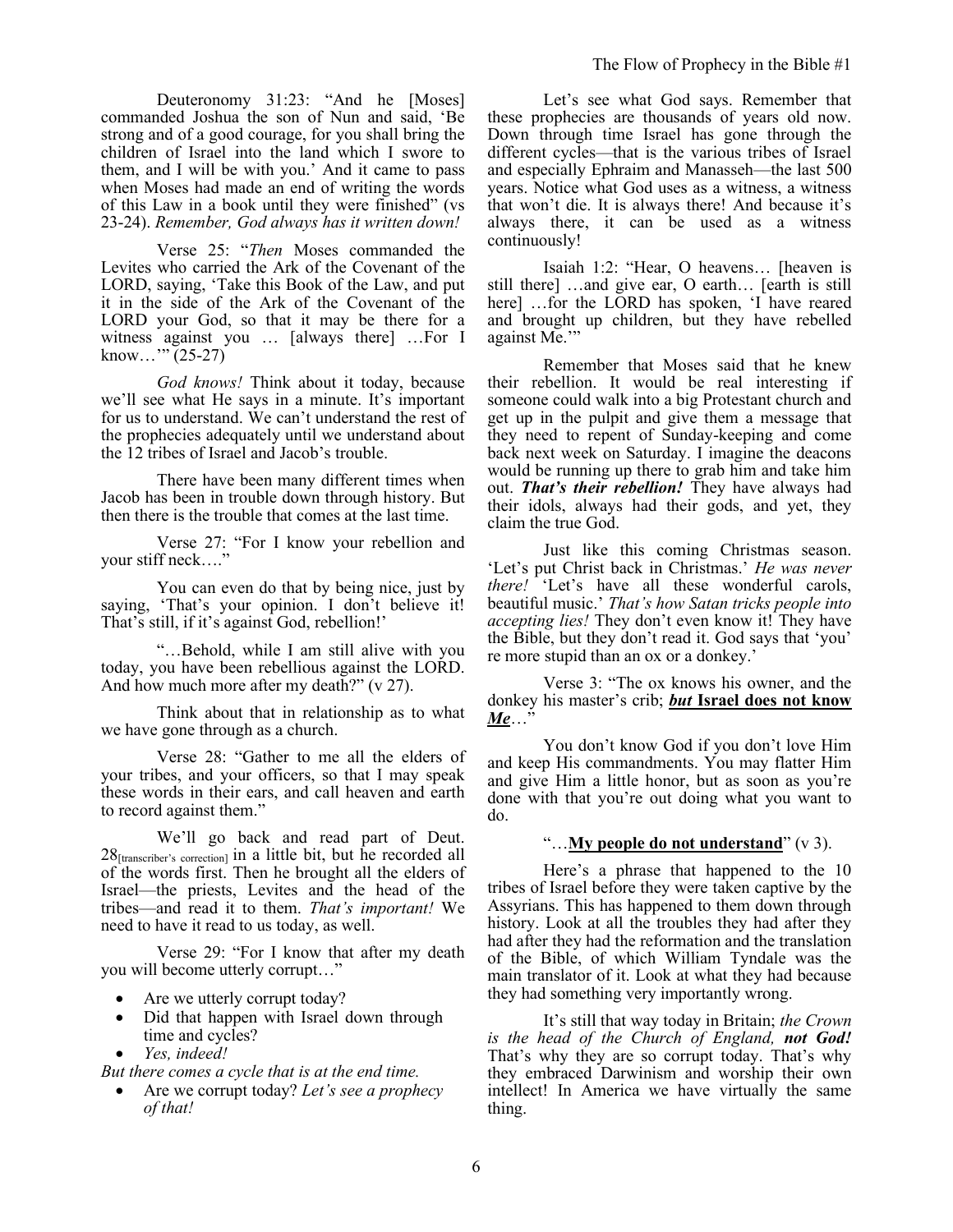Verse 4: "Ah, sinful nation, a people **burdened** *with* **iniquity**…"

*We'll see what that is!* That's a lot and that's going on. We need to understand that that's happening.

Verse 5: "…You will revolt more and more…"

- Will you continue down the same path that brought you all of this evil and wickedness?
- Why are we so lawless?
- Why is our whole educational system filled with satanism and humanism?

No one can learn about God, and then you go to the theology colleges—Protestants—and they teach *their own doctrines.* They misinterpret the Bible!

I'll tell you one experience I had when I was flying back from Oklahoma. There was this young man who just graduated from one of the theological schools and he was on his way back to San Jose. I heard him talking about the Lord and so forth. That's when we had the New Testament in its original order published, so I gave it to him.

I said, 'Here, this is something you might enjoy reading.' Well, about a month later I got the cover sent back to me ripped off with the most horrible denunciation you could imagine from someone who was taught to represent Christ, Who said, 'If you love Me, keep My commandments.' He said, 'This ought to be banned.'

See what you're up against, the rebellion that's there.

"…**the whole head is sick, and the whole heart faint**"  $(v 5)$ .

If that doesn't describe Washington, D.C., and the President of the United States, and all of the idiots that work for him, I don't how much clearer the Bible can be!

Verse 5: "Why should you be stricken any more?…" *What are we stricken with?* 

- illegal immigration
- drugs!
- government overreach
- sickness/disease

Now we're looking at *financial ruin* staring us right in the face! When that comes, there are going to be a lot of people who are going to wish that they had listened to the Word of God. It's going to make the crash 1929 look like a picnic. It's going to come!

Verse 6: "From the sole of the foot… [the least one in the community] …even to the *top of the* head *there is* no soundness in it; *only* wounds and bruises and putrefying sores; they have not been closed, nor bound up, nor soothed with ointment."

*Look at what's happening, and look at all of this.* 

Verse 7: "Your country *is* a desolation your cities *are* burned with fire.…"

California is about ready to run out of water. Why? *It's one of the most sinful God rejecting states in America!* It's filled with every evil under the sun! What are you going to do when there is no water? *Better pray that God will have a little mercy and send some rain!* Here in Hollister we had two days of rain in over a year, and that's after a dry year. Yet, they keep building more and more houses, more roads, more people.

## "…**Strangers devour your land right in your** *very* **presence**…" (v 7).

Sound like the flood of immigrants coming in to the tune of 2-million in less than a year? *Oh everybody come! But let's oppress the Americans who are evil racists!* These things don't happen by accident!

"…and *it is* wasted, as overthrown by strangers" (v 7).

There's a glimmer of hope, but not much of a glimmer.

Verse 10: "Hear the Word of the LORD, rulers of Sodom; give ear to the Law of our God, people of Gomorrah."

What happened to those two cities and two others next to them that agreed with them? *They were atomized by God's sulfur and brimstone!*

What do you think God is going to do? If you don't think it's bad, do a little research on San Francisco. That will say it all! *And it's coming to every city in America IF there's not repentance!* That's part of prophecy! We are living in the flow of prophecy right now, except that the Lord has left us a small remnant, a Church.

Verse 11: "'To what purpose *is* the multitude of your sacrifices to Me?' says the LORD. … [flattering God] …'I am full of the burnt offerings of rams, and the fat of fed beasts; and I do not delight in *the blood of* bulls, or of lambs, or of he-goats. When you come to appear before Me, who has required this at your hand, to trample My courts?" (vs 11-12).

Today, to trample the Word of God! That's starts in the pulpits.

- Who has required it? *Not God!*
- Who said that the Law of God is done away? *Not God!*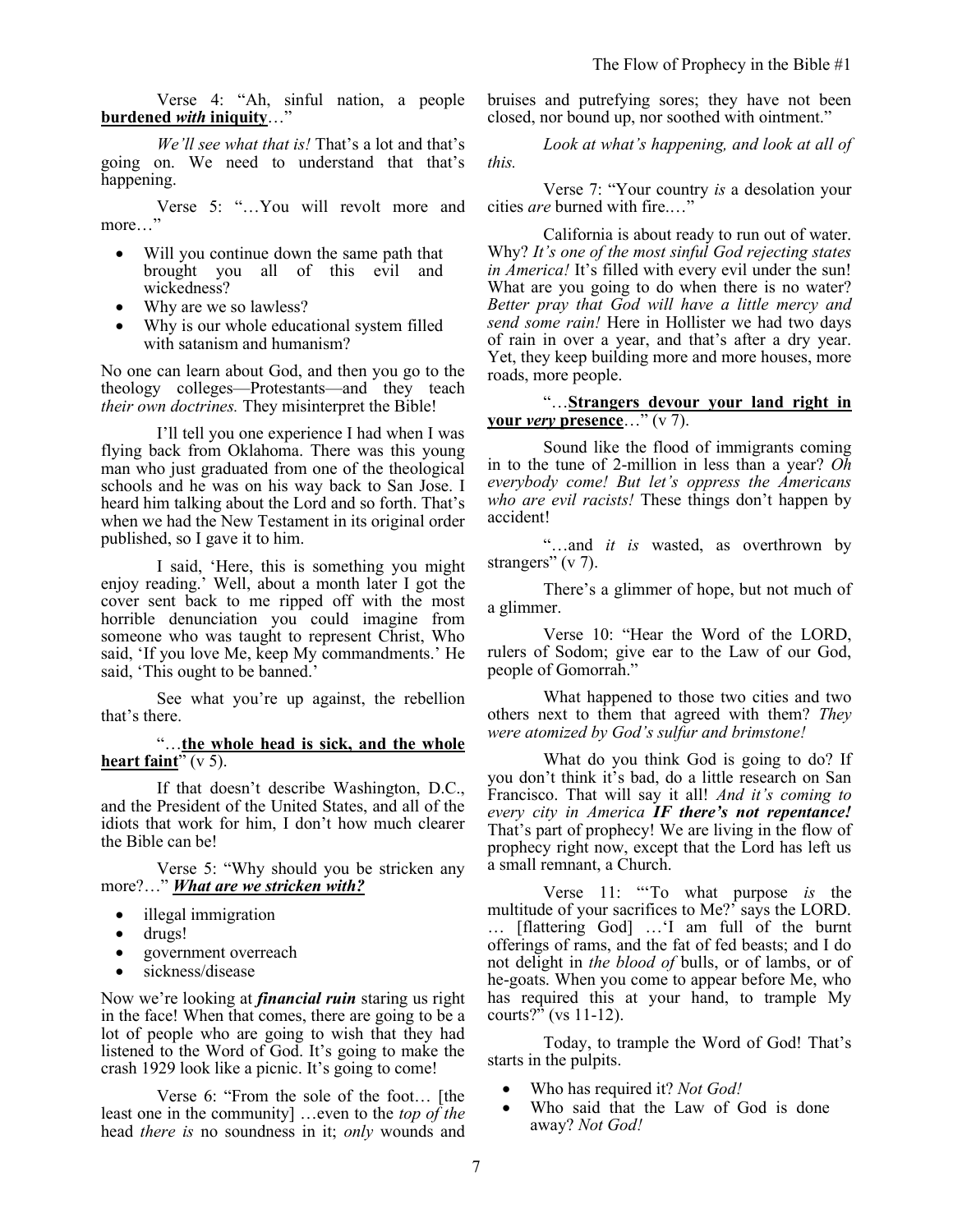• Who has said that 'His grace is forever'? *Not God!*

#### *That's what's happening!*

Verse 13: "Bring no more vain sacrifices; incense is an abomination to Me—new moon and sabbath, the calling of assemblies—…"

That's *their* new moon, *their* calendar, the Romans calendar; *their* Sabbaths, which is Sunday.

Sidebar: When I was Pastor up in Salt Lake City, I was driving down this highway and here's a big billboard. Salt Lake City is the home of Mormons and they're very 'religious.' They are called The Church of the Latter Day Saints of Jesus Christ. This billboard said: Remember the Sabbath. I thought

Wow, are there people here that keep the Sabbath? Then I read the line below: See you in church on Sunday.

There is its, exactly as the Bible has said, *your sabbaths!*

Verse 14: "Your new moons and your appointed feasts My soul hates… [we're entering that time again] …**they are a trouble to Me**; I am weary to bear *them*. And when you spread forth your hands, I will hide My eyes from you; yea, when you make many prayers, **I will not hear**; your hands are full of blood" (vs  $14-\overline{15}$ ).

It all lies at the feet of the religious leaders and the politicians, *every bit of that blood!* Will they repent?

Verse 16: "Wash yourselves, make yourselves clean; put away the evil of your doings from before My eyes; cease to do evil; learn to do good; seek judgment, reprove the oppressor. Judge the orphan; plead for the widow. Come now, and let us reason together,' says the LORD. 'Though your sins are as scarlet… [God always offers repentance; here it is] …they shall be as white as snow; though they are red like crimson, they shall be like wool…. [notice the caveat] …**If**… [it's up to each one] …you are willing and obedient, you shall eat the good of the land; but **if**… [there are the choices] …you refuse and rebel, you shall be devoured *with* the sword'; for the mouth of the LORD has spoken *it*" (vs 16-20).

When God says that He has spoken it, *He means business!* That's why so many things are wrong. I don't know how they are in other Churches of God; I hope you're all loving God and keeping His commandments and staying away from false doctrine. But you can't be embracing false doctrine and false prophecies and expect to be in right standing with God. That's up to you and your leaders. There are some leaders who have a lot of repenting to do in the Churches of God and to serve the brethren. Elders are here to teach the Word of God and serve the brethren, *not themselves!*

Remember what we said about the *latter days.* I want you to go online to Church at Home and I have read all of Deut. 28 separately, and it's on **churchathome.org**

I've also read it if you have your digital Bible, the audio is on CD, but I want you to know that if you read it, every single curse that God said would come upon us is there. Not one is missing. It is there! And in spite of all the doctors, in spite of all the money, in spite of all the heath care, it's there! *Only God can take it away!*

This is all a part of the flow of prophecy, because we kneed to know who we are, where we are, what is happening, and then we can look at the rest of the world.

Deuteronomy 28:36: "The LORD shall bring you, and your king, which you shall set over you, to a nation which neither you nor your fathers have known…."

Who is manipulating all the things behind the scenes with evil and determination? I'll give you one guess? *China!*

"…And there you shall serve other gods, wood and stone. And you shall become an astonishment…" (vs 36-37).

Isn't that true? Look at what's happening in some of the cities today. Is that not an astonishment? Look at all the homeless, drugs, all the people who are nothing but sex feigns How many are getting married today? I heard a man talking the other day and not one of his children or children's children are married, but all shacking-up! That' repeated over and over again because there's no knowledge of God.

### "…**a proverb**…" (v 37).

They will say, 'Ha! Ha! Ha! You trusted in God. Where is your God?' *Right there in front of you, the enemy that He has appointed over you!* 

"…and a byword among all nations where the LORD shall lead you. You shall carry much seed out into the field and shall gather little in, for the locust shall eat it.… [we've had that] …You shall plant vineyards and dress *them*, but shall neither drink the wine nor gather, for the worm shall eat them. You shall have olive trees throughout all your coasts, but you shall not anoint *yourself with* the oil, for your olive *tree* shall drop off *its fruit*" (vs 37-40).

*Here's where we are*; v 41: "You shall beget sons and daughters, **but you shall not enjoy them**… [Isn't that true? *Look at what's happened, all the*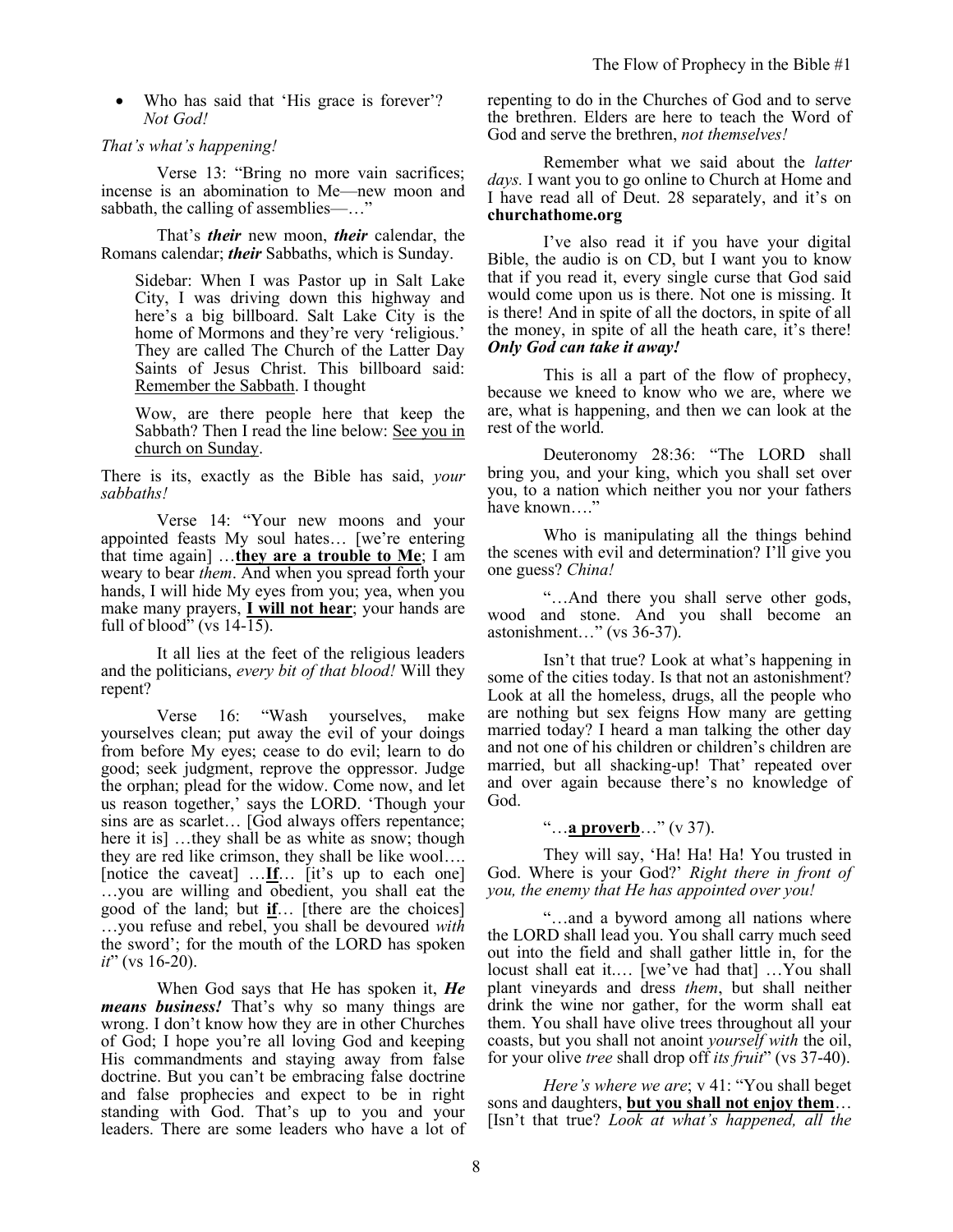*terrible things they go through*] …**for they shall go into captivity.**… [that's going to happen] …All your trees and the fruit of your land the locust shall possess" (vs 41-42).

*Pay attention to this one*; v 43: "**The stranger** *dwelling* **among you shall get up above you very high**…"

*That process is happening right now!* I want you to understand it, because that fits right into the flow of prophecy.

"…**and you shall come down very low**.… [How is that going to happen?]: …He shall loan to you, and you shall not loan to him. He shall be the head, and you shall be the tail" (vs 43-44).

It's all set out there for us! What are people going to do? I don't know how far this message will go, even though it's recorded. I don't think there's a Protestant who will listen to it and repent, because they're all hard-hearted and evil and against God.

Verse 45: "And all these curses shall come on you, and shall pursue you and overtake you, until you are destroyed **because you did not obey the voice of the LORD your God to keep His commandments and His statutes, which He commanded you.**"

The very thing that you hear in church when you go is that God loves you and you don't have to keep the Law. *That is the greatest lie that there ever was!* If you believe that you are deceived above all people, and God is going to bring upon you what He feels will be deserving!

Verse 46: "And they shall be on you for a sign and for a wonder, and on your seed… [your children] …forever."

God doesn't do this without cause. It says that 'the curse does not come without cause.' All these things leading up to it are the curses, which are the result of disobedience.

Verse 47: "Because you did not serve the LORD your God with joyfulness and with gladness of heart for the abundance of all *things*."

I want you to think about that the next time you go into the store. For the first time it's beginning to happen. There are empty shelves in the stores. People complain.

- Were they thankful when they had everything?
- Did they bow their heads and ask God's blessing on their meals?
- Did they keep the Sabbath and Holy Days? *or*
	- Was it everything and anything that wanted to do, because you had liberty and

## freedom?

*For all the nations of Isra*el—we mentioned them earlier—*your liberty and freedom will soon be gone!* Now what are you going to do?

### Verse 48: "Therefore, **you shall serve your enemies, which the LORD shall send against you**…"

- Did God raise up the Assyrians to take the ten tribes of Israel captive? *Yes, He did!*
- Did God raise up Nebuchadnezzar and the Babylonians to take down Judah and Jerusalem? *Yes, He did!*
- in each case there were three invasions
- in each case that all had a chance to repent
- in each case they didn't repent

The last one to cause Jerusalem to be burned to the ground with the temple was King Zedekiah. He called Jeremiah in and he was wanting to know what would happen. Jeremiah said, 'You have to promise me you won't tell anyone.' *Zedekiah said that he wouldn't;* 'tell me what's going to happen.'

God said through Jeremiah said, 'If you surrender to Nebuchadnezzar and become a captive of him, I will not destroy the city.'

Think about the decision of one man! How much that meant! He said that he wouldn't destroy the city or the temple. He let Jeremiah go, and he didn't believe Jeremiah and Zedekiah and his sons tried to escape out the back way and get away from the Word of God.

But the Babylonian forces trapped them, captured them, and took them right to Nebuchadnezzar. What did Nebuchadnezzar do? *He killed Zedekiah's sons!* No heir to the throne in Jerusalem. And he gouged out the eyes of Zedekiah and took him captive into Babylon. Then God utterly destroyed Jerusalem and brought it to the ground.

Those are history lessons for us. *IF* we as a people, a nation, and we as members of the Church of God, *IF* we ourselves do not come back to God and follow His way, all of these things are going to happen. *Not one word of God will fall to the ground not being fulfilled!*

God offers repentance. So in the flow of prophecy, in the evil days we're living in, will you repent to God of your sins?

I can tell that group that's going to have this big revival January 8, 2022 in Florida, that *unless you tell the people to repent of their sins and keep the commandments of God, keep the Sabbath and Holy Days of God, your whole call to save the nation will be futile!*